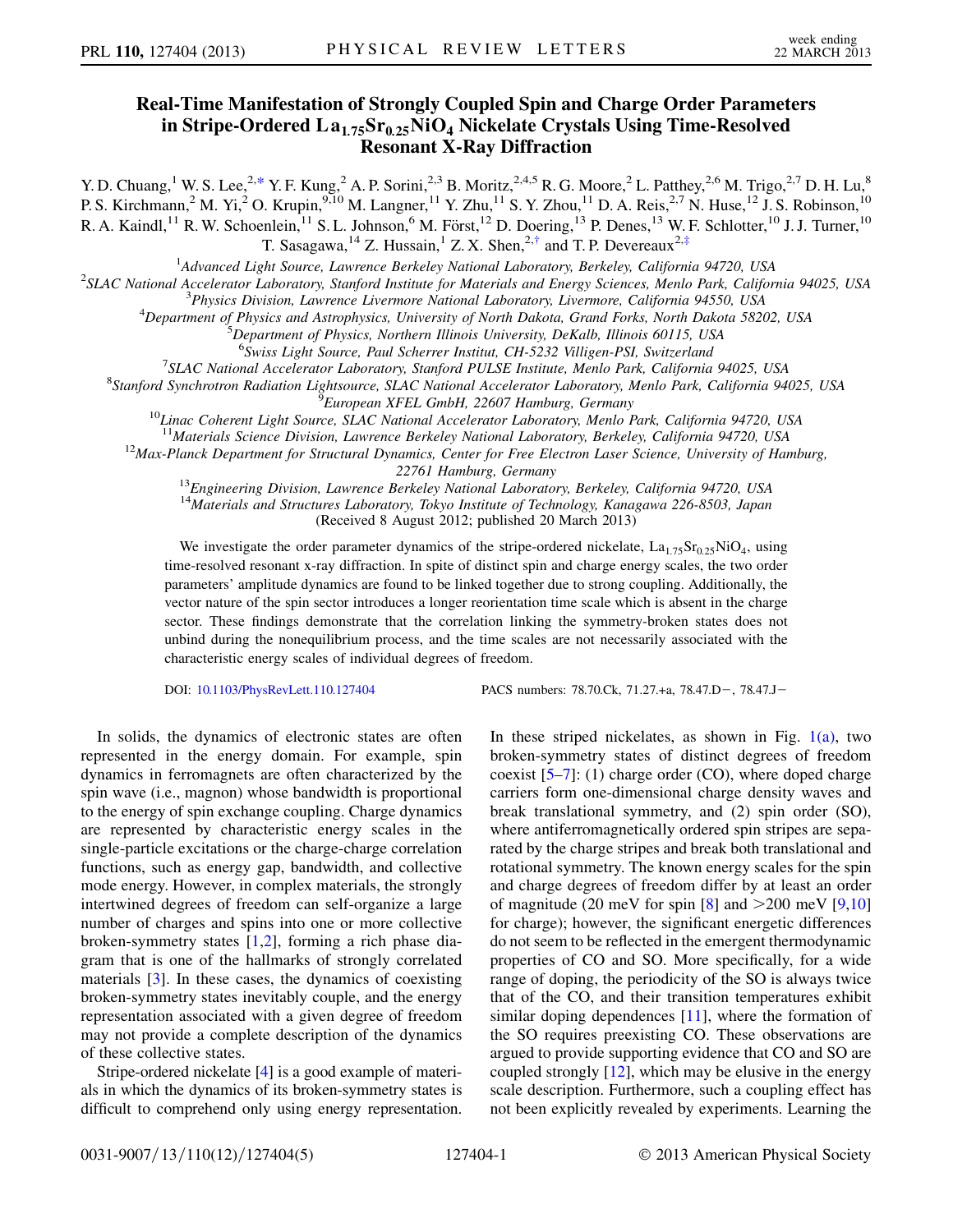

<span id="page-1-0"></span>FIG. 1 (color online). (a) A schematic plot showing the CO and SO in a nickelate with a doping level of 0.25 holes/Ni. The black arrows represent the spin. (b) Top view of the experimental geometry. In the experiment, the sample was first pumped by an ultrafast (50 fs) 800 nm laser pulse, which we defined as occurring at time zero; an x-ray FEL pulse with a temporal duration shorter than 70 fs was introduced at a time delay  $\Delta t$  to map out the time evolution of the SO and CO resonant diffraction peaks. Images on the rightmost panels were produced by averaging over 30–40 single x-ray FEL shot images to show the equilibrium state CO (bottom) and SO (top) resonant diffraction peaks. The ordering vectors are listed in the images.  $\epsilon$  is the incommensurability and is approximately  $0.277(2\pi/a)$  for the measured sample. The horizontal axis  $\theta_{\pi}$  is parallel to the scattering plane, cutting through the diffraction peaks in the [HOL] plane. The vertical axis  $\theta_{\sigma}$ , corresponding to the [OKO] direction, is perpendicular to the scattering plane. In this geometry, the diffraction peak shows an oval shape due to a much shorter correlation length along the  $c$  axis than the [0K0] direction.

dynamics of this stripe state could be relevant also to the physics of high  $T_c$  superconducting cuprates, as stripes found in cuprates interact intimately with superconductivity [\[13,](#page-4-14)[14](#page-4-15)].

Time-resolved pump-probe spectroscopy can offer a new perspective on these issues because it can disentangle coupled degrees of freedom and the correlations between them by driving the system into a nonequilibrium state and measuring the subsequent dynamics [\[15](#page-4-16)[–18\]](#page-4-17). In our measurement, we directly monitor the CO and SO order parameters using time-resolved femtosecond resonant x-ray diffraction (RXD) at the Ni  $L_3$  edge. RXD at the Ni  $L_3$  edge significantly enhances the Bragg scattering from the modulation of Ni valence electrons at the CO and SO wave vectors, thus containing direct information about the respective order parameters [\[6\]](#page-4-18). The intensity of the resonant diffraction peak is proportional to both the square of the order parameters' amplitude and a Debye-Waller-like factor from the electronic phase fluctuation of the order parameters [\[19–](#page-4-19)[21\]](#page-4-20). Upon photoexcitation, we discover the CO is suppressed more than the SO, despite the fact that the CO is more thermodynamically robust. In the recovery process, both order parameters' amplitudes are locked to the same time scale, irrespective of the stark difference in their associated energy scales, demonstrating a real-time manifestation of the strong coupling between the CO and SO [\[12](#page-4-13)]. We also find that the vector nature of SO results in a metastable state. Even though revealing the coupling and spin vector reorientation dynamics is difficult in the energy domain, our findings show that these effects can be pronounced in the time domain. The results from a Gross-Pitaevskii time-dependent Ginzburg-Landau free energy model agree well with our experimental observations, lending further support to our conclusions.

Experiments were performed using the resonant soft x-ray scattering end station [[22](#page-4-21)] and x-ray free electron laser (FEL) at the soft x-ray material science beam line [\[23\]](#page-4-22) of the Linac Coherent Light Source (LCLS). Nickelate samples with a doping level of 0.25 hole/Ni were chosen for this measurement. The transition temperatures of CO and SO are approximately 110 and 100 K, respectively. The samples were cut and polished to produce a mirrorlike (1 0 0) surface. Orthorhombic notation is used to describe reciprocal space. The experimental geometry is illustrated in Fig.  $1(b)$ , and the scattering plane lies in the  $a-c$  plane. Under this geometry, both the CO and SO can be measured on the same sample by rotating sample and detector angles, respectively, in the scattering plane. An x-ray pulse with a duration of 70 fs was aligned colinearly with the optical pump laser (wavelength 800 nm, 50 fs). The overall experimental temporal resolution was approximately 0.4 ps, which is limited by the accuracy of synchronizing the pump laser and the x-ray FEL probe pulse. More information about the experimental method can be found in the Supplemental Material [\[24\]](#page-4-23).

Figure  $2(a)$  shows the time traces of integrated peak intensity for both CO and SO. Upon photoexcitation, the intensities of both CO and SO drop in proportion to the pump excitation density and, after reaching a minimum, begin to recover toward their original values. We first note that the peak position and width remain unchanged for the CO [\[25\]](#page-4-24) and SO (Supplemental Material [[24](#page-4-23)]) throughout the measurement time window. As discussed previously [[25](#page-4-24)], the invariance in the peak position and width suggests that no topological defects are created to change the periodicity and/or the correlation lengths in the photoinduced transient states. This finding is in stark contrast to the thermal evolution, where both periodicities and coherence lengths exhibit continuous changes with the temperature [\[5](#page-4-7)]. Therefore, the photoinduced transient state cannot be explained simply by thermal processes at elevated electronic and lattice temperatures, which is further supported by the lattice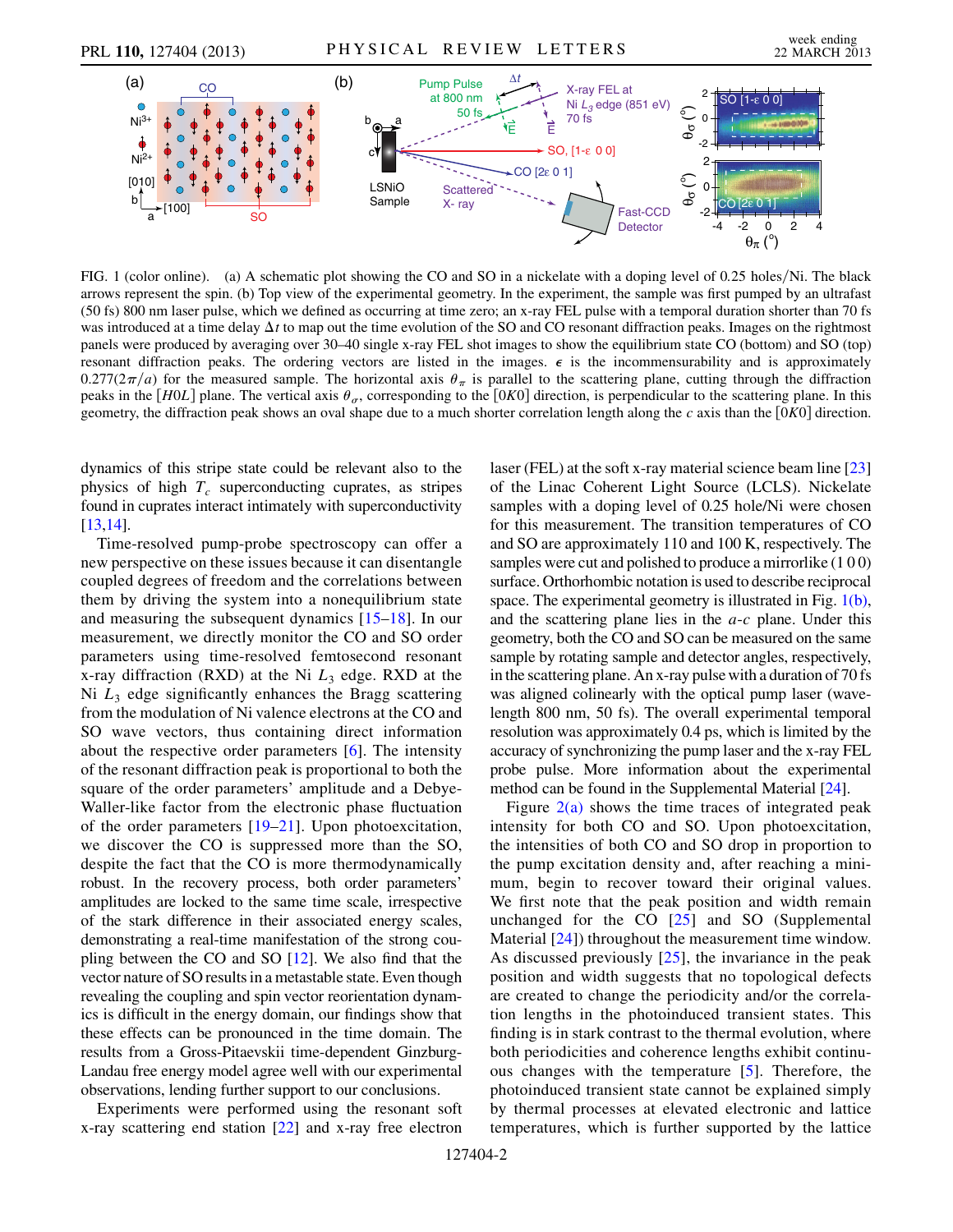

<span id="page-2-0"></span>FIG. 2 (color online). (a) Time traces showing the normalized CO (blue circles) and SO (red circles) peak intensities at selected photoexcitation densities.  $\Delta t$  is the time delay between the pump laser pulse and the x-ray probe pulse. The peak intensities are calculated by integrating the false-color images over the white box in Fig.  $1(c)$ . The curves measured at higher photoexcitation densities are offset by  $-0.4$  for clarity. (b) A summary plot of the maximal change in the normalized intensity as a function of photoexcitation density. The red (blue) markers are data points for SO (CO). The solid (empty) symbols are data taken at 50 K (30 K). The error bars are estimated from the instrumental noise in each time trace, and the dashed lines are guides to the eye. The shaded area indicates the region where the transient CO signal is below the detection limit.

dynamics shown by the  $(0, 0, 2)$  Bragg peak in Fig.  $3(b)$ , as will be discussed later.

Interestingly, following photoexcitation, the integrated intensity of the CO peak exhibits a higher degree of initial suppression than that of the SO peak. This is further highlighted in Fig. [2\(b\)](#page-2-0) by plotting the maximal change of normalized intensity near time zero (i.e., the magnitude of the drop in the time trace) as a function of photoexcitation density. Irrespective of the excitation density,  $|\Delta I_{\rm max}/I_0|$  for the CO is always larger than that for the SO. Notably, at the largest photoexcitation densities, the CO is completely suppressed below the detection threshold  $[\Delta I_{\text{max}}/I_0 = -1.0$ ; shaded area in Fig. [2\(b\)](#page-2-0)] yet the SO remains detectable. This intriguingly contrasts with the behavior in thermal equilibrium, where the CO is known to be more robust against the thermal fluctuations because of higher transition temperature. Thus, the photoinduced electronic transitions (inter- and intra-Ni ions [[9](#page-4-10)]) can create an unbalanced CO and SO transient state because of stronger photon-charge coupling than photon-spin coupling (see the Supplemental Material [[24](#page-4-23)] for a simple cluster model simulation). This unbalanced transient state is inaccessible from thermal equilibrium, which provides a unique stage for investigating the emergent dynamics of CO and SO during the recovery process.

Figure  $3(a)$  shows the time traces of the CO and SO recorded at similar photoexcitation densities. The CO and SO recover at similar rates within the first few picoseconds. Beyond that, CO continues to recover at a slower rate while SO settles into a long-lived metastable state. We further quantify the recovery time scales by fitting the time traces with a two-time-scale model. This model, previously used to extract the time scales for CO  $[25]$ , also gives a reasonable fit to the SO time traces [Fig.  $3(b)$ ]. The extracted time scales for both CO and SO are summarized in Fig. [3\(c\)](#page-3-0). Remarkably, the time scales of the faster dynamics are comparable and lie within the range of 2–4 picoseconds. In contrast, even with much larger error bars, the time scales for slower dynamics clearly show an order of magnitude difference between CO and SO, confirming the apparent metastability of SO. One might speculate whether the observed SO and CO dynamics are dragged by the lattice dynamics, which could be described using an effective lattice temperature scenario. To resolve this speculation, we also demonstrate the dynamics of the (0, 0, 2) lattice Bragg peak in Fig.  $3(b)$ . It is found that the lattice dynamics is slow without any recovery during the time window of our data ( $\Delta t$  < 25 ps). This is in stark contrast to the rich time scales exhibited in the SO and CO dynamics. This observation, together with the aforementioned lack of change of order parameters' coherent length and periodicity, asserts that the observed SO and CO dynamics is indeed primarily electronic, not determined or bottlenecked by the lattice dynamics.

These distinct time scales speak for the dynamics of the order parameters. While the relaxation process during the recovery can be complex at microscopic levels, the RXD signal is only sensitive to the long range order; therefore, the time scales exhibited in the time-resolved RXD measurement speak for order parameters' dynamics, regardless of the underlying microscopic relaxation mechanisms. In our recent work on the same compound, we have established that the fast dynamics of photoexcited CO are related to the recovery of the order parameter's amplitude, whereas the slower dynamics are determined by the recovery of the order parameter's phase, i.e., the relaxation of incoherent phasons induced by photoexcitations [[25](#page-4-24)]. For the SO, similarly, there are three candidates for the fast dynamics: recovery of amplitude, phase, and the SO orientation. Since the recovery of the SO's phase and orientation depends on the weak SO-phason-lattice coupling and the spin-orientationlattice coupling, respectively, these two dynamics are expected to be slower than the amplitude dynamics. Thus, the observation of comparable time scales for the fast dynamics of the CO and SO indicates that recovery of the two order parameters' amplitudes locks together, despite the distinct suppression of the two orders. This observation is highly nonintuitive, considering that the magnitudes of the underlying energy scales are fundamentally different. Namely, the SO should be closely related to the spin gap and spin exchange energy [\[8\]](#page-4-9)  $(\sim 20 \text{ meV})$ , while a balance between the Coulomb and electronic kinetic energy ( $> 200$  meV [\[9,](#page-4-10)[10](#page-4-11)]) should drive the CO. Thus, distinct time scales for the the two orders are expected, as opposed to our experimental observations. Apparently, our time scale analysis reveals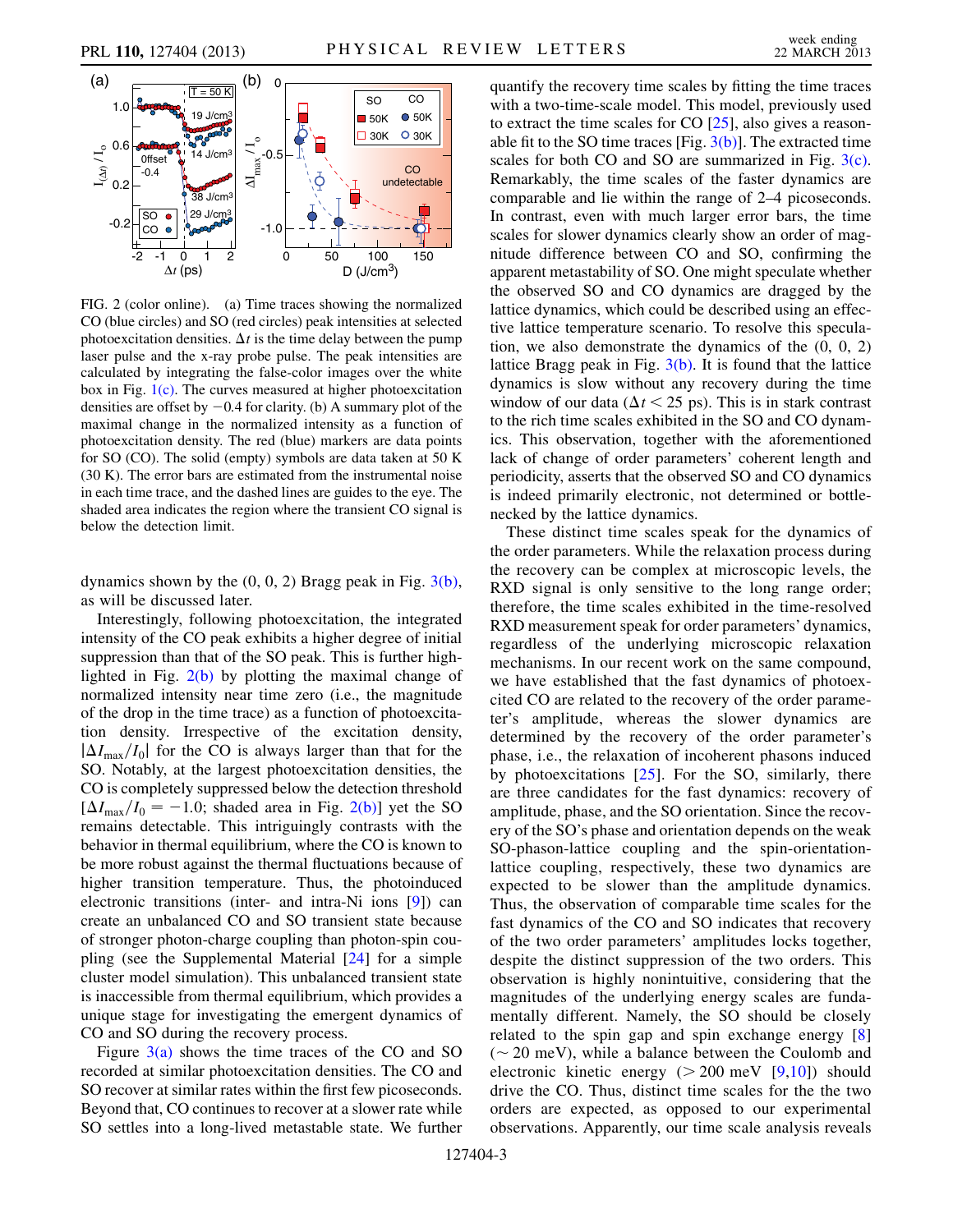

<span id="page-3-0"></span>FIG. 3 (color online). (a) Time traces of the normalized CO (blue curve, left axis) and SO (red curve, right axis) peak intensities at a photoexcitation density of approximately 19 J/cm<sup>3</sup> at 30 K. (b) Two-time-scale model fitting (black curve) to the SO time trace (red curve). The fitted initial fast (dashed red curve) and slow (dashed blue curve) dynamics are plotted as well. The data of the (0,0,2) Bragg peak are also included to illustrate a very different lattice dynamics than those exhibited in CO and SO. The demonstrated SO and (0,0,2) Bragg peak data were taken at 50 K with an excitation densities of 38 J/cm<sup>3</sup>. (c) A summary plot of the fast and slow time scales of the CO [\[25\]](#page-4-24) (blue circles) and SO (red squares) as a function of photoexcitation density. The green shaded area is a guide to the eye to highlight a comparable fast time scale for the CO and SO. The dynamics at 30 K (open markers) and 50 K (filled markers) are essentially the same within the experimental uncertainties. The error bars are determined by a 95% confidence interval of fitting. The long-lived metastable state of SO dynamics has a lifetime much longer than the recorded time window, yielding a large error bar. (d) Simulated time traces of the normalized CO and SO peak intensities from time-dependent Ginzburg-Landau theory. The upper (lower) panel shows the results when the SO-CO coupling is zero (of the order 1). In the lower panel, the trace labeled with ''vector SO'' includes the SO vector reorientation effect.

a hidden dynamics that is undiscernable by the known energy scales associated with spin and charge degrees of freedom.

We argue that this hidden effect is the strong dynamical coupling between the CO and SO, which is further supported by the calculation using a Gross-Pitaevskii time-dependent Ginzburg-Landau free energy model (Supplemental Material [[24](#page-4-23)]). In this model, the free energy parameters are set such that the CO and SO transitions remain second order. Phenomenological damping coefficients are used to set the rates of energy dissipation for order parameters' amplitudes and phases. Since phase excitation is weakly coupled to the lattice, a much slower energy dissipation rate is assigned to the phase excitations. (However, we note that varying the damping factors themselves does not change the qualitative behavior, as shown in the Supplemental Material [\[24\]](#page-4-23).) The initial suppression of CO and SO at time zero are adjusted close to the experimental data for direct comparison. In the absence of CO-SO coupling [Fig.  $3(d)$ , upper panel], the CO and SO time traces exhibit distinct dynamics in accordance with their intrinsic relevant energy scales. Switching on strong CO-SO coupling (on the order of 1) locks the realspace orderings and initial recovery time scales, i.e., the amplitude dynamics [blue and green curves in the lower panel of Fig.  $3(d)$ ], in agreement with our experimental observations [Figs.  $3(a)$  and  $3(c)$ ]. Furthermore, the CO and SO phases slowly recover also in a coupled manner, as shown in Fig.  $3(d)$ . In short, the CO-SO coupling reduces four independent time scales to two fundamental time scales, one each for the phase and amplitude dynamics.

However, this CO-SO coupling alone fails to reproduce the observed metastability in the SO peak intensity at long time. Undoubtedly, the missing ingredient is a unique property of SO since such metastability is absent in the CO dynamics. We also note that the SO diffraction peak intensity should be modulated by a light scattering geometric factor  $|(\epsilon' \times \epsilon) \cdot m|^2$ , where m,  $\epsilon$ , and  $\epsilon'$  represent the unit vector of SO and polarizations of the scattered and incident x rays, respectively [\[26](#page-4-25)]. As a consequence, any misalignment of the SO vector from its original direction would reduce the SO peak intensity in addition to the reduction from the SO's amplitude and phase fluctuations. Furthermore, the equilibrium orientation of SO is known to change with temperature [[27](#page-4-26)], implying its glassy behavior and sensitivity to perturbations. Thus, when driven out of equilibrium, the time the SO needs to realign can be long, obscuring the SO's phase recovery time scale extracted in our experiments. Finally, we note that, by including this long-lived metastable state, the calculated time traces for SO and CO diffraction peak intensity [red and blue curves in the lower panel of Fig.  $3(d)$ ] show satisfactory agreement with experimental observation [Fig.  $3(a)$ ].

The cooperative dynamics are summarized in Fig. [4.](#page-4-27) Initially, the photoexcitation not only reduces the CO and SO amplitudes, but also perturbs their phases and the SO's